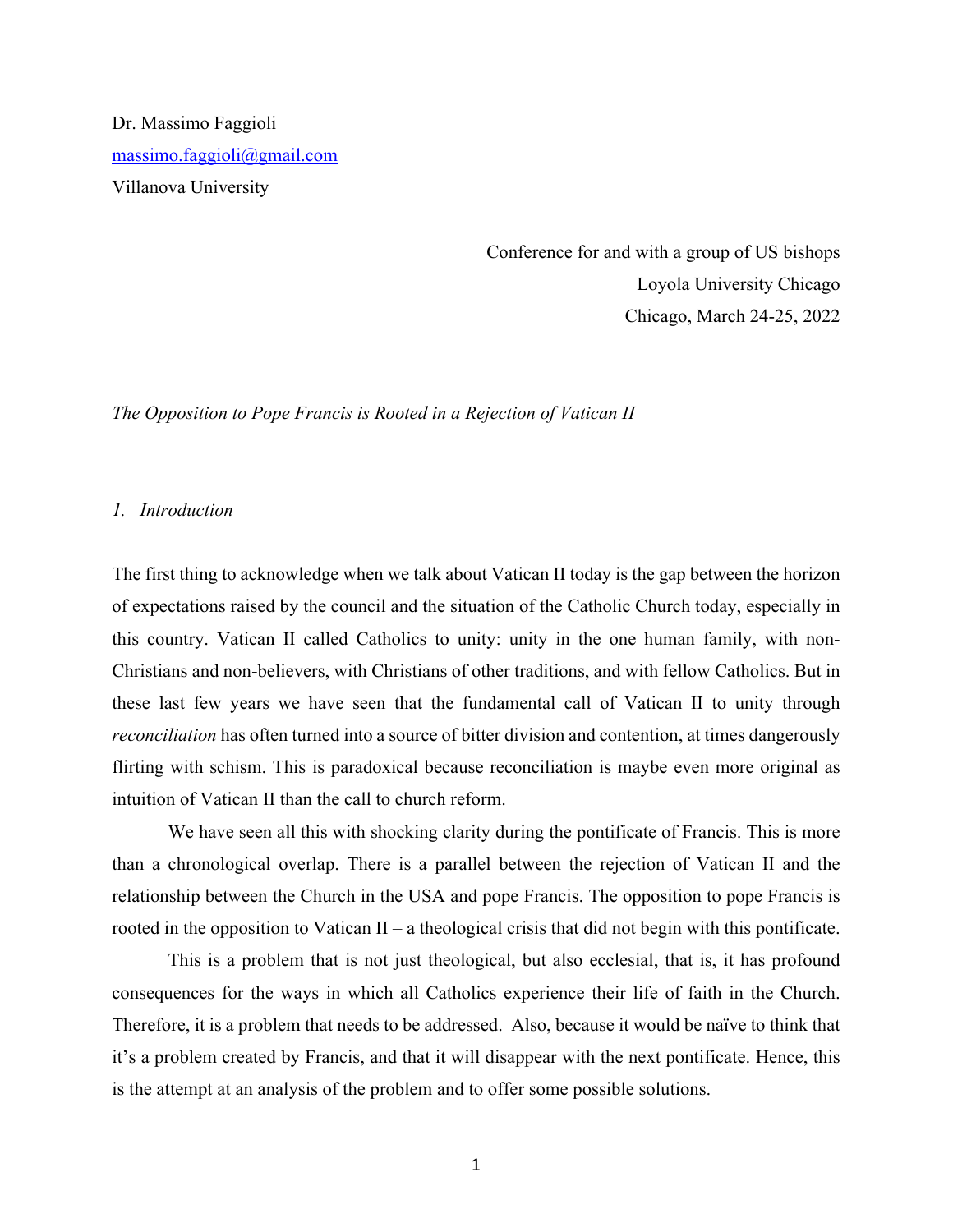### *2. Phases in the Reception of Vatican II*

Despite some limitations in the wording in the final documents about the need of the Church to reckon with the past, Vatican II took history seriously. We should do the same thing for the history of the post-Vatican II period, that is, try to identify different historical phases in order to comprehend the origins of a crisis in the reception of Vatican II.

One way to look at the issue of the reception of Vatican II is that the reception of a council like Vatican II takes a long time, at least a century to be fully implemented. This is true if one looks, for example, at the history of the reception of the Council of Trent. The greatest historian of the council of Trent, German priest Hubert Jedin remarked, in the very first lines of his multivolume *History of the Council of Trent*, that the first century after the end of the council was shaped by the clash of historical and theological narratives on the council between the Venetian Servite Brother Paolo Sarpi and the Roman Jesuit Francesco Sforza Pallavicino. Only three centuries later, in the middle of the  $20<sup>th</sup>$  century, it had become possible to write an account of that theological and ecclesial turning point that Trent was – something more than a battle between "accusation and defense". 1

At the same time, choosing a mechanistic periodization – that is, expecting that the full reception of Vatican II will *necessarily* happen in the next fifty years or two hundred years – is risky because it ignores the fact that in Church history there have been failed councils: councils that did not accomplish their stated goals (the council of Ferrara-Florence of 1438-1445, a council of "union" with the Eastern Orthodox Churches), or that fundamentally missed what was going on (the Fifth Lateran Council, 1512-1517, concluded immediately before the beginning of the Reformation), or that were overwhelmed by external factors and whose trajectory became substantially different from what the council had in mind (the Council of Moscow for the Russian Orthodox Church, 1917-1918).

<sup>1</sup> Hubert Jedin, *Geschichte des Konzils von Trient*, vol. 1, Freiburg 1950, p. V ("Vorwort"): "Seit Sarpi und Pallavicino, also seit dreihundert Jahren, wartet die Welt auf eine Geschichte des Konzils von Trient, die mehr ist als Anklage und Verteidigung". I thank Mark Massa for this important reminder.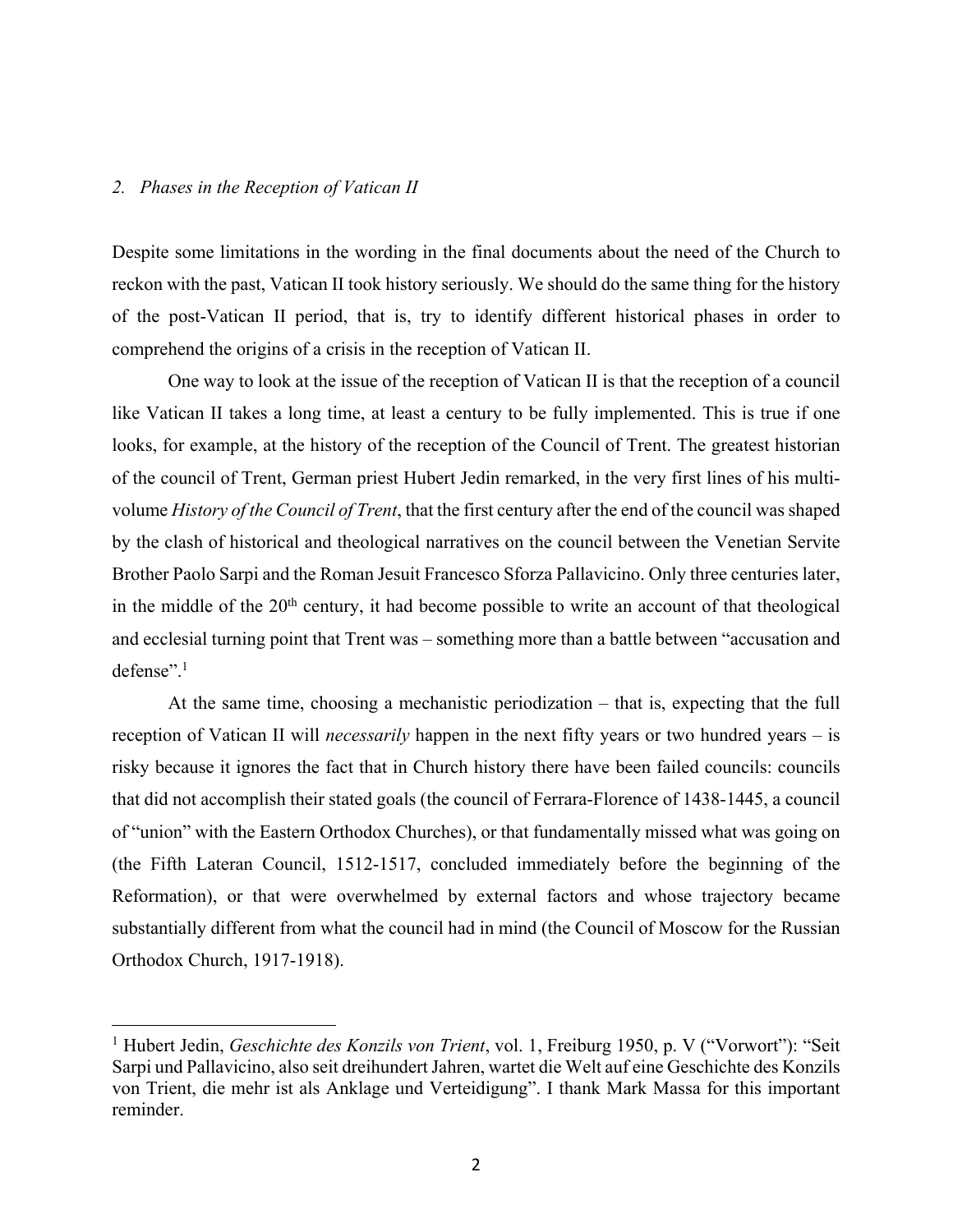Now, Vatican II is not a failed council. There is – despite the well-known differences and tensions – a fundamental consensus between papal magisterium, the *sensus fidelium* in the people of God, and the theological tradition on the fact that the teachings of Vatican II represent a development, a growth in our understanding (Vatican II, const. *Dei Verbum*, 8) of God's Revelation. If anything, the "signs of our times" represent evidence of the necessity of the reorientation of the Catholic Church at Vatican II.

But we must acknowledge that we live in a time of interruption in the reception of Vatican II in the USA – and this crisis has been there for quite some time. We need to understand the present state of the reception of Vatican II, especially in the USA, in order not to be trapped into narratives that posit a direction toward a pre-determined end.

In the literature on Vatican II, there are different periodizations of the post-conciliar period.<sup>2</sup> Few of them try to deal with the fact that Vatican II was a council for the global church, received by the global church in a timeline that may vary dramatically from country to country and continent to continent. Periodizations of the post-Vatican II years still tend to cling to perspectives tied to national or (at best) continental histories. We still do not have a global history of the post-Vatican II Catholic Church, and even less an accepted narrative of the global post-Vatican II period – something that is more possible for the reception and application periods of previous councils given that their impact can be measured on a Catholic Church that was predominantly European and Mediterranean (at least in its idealized models).

But for our intent here it suffices to divide the first three decades in three periods. The first is the age of *Vatican II acknowledged, received, or rejected* - the fifteen years between 1965 and the end of the 1970s: the time of the implementation of the liturgical reform, of the translations and dissemination of the final texts of the council, of the great commentaries written mostly by those men who helped draft the final texts of the council. The rejection of Vatican II was limited to small fringes of extremists – fringes both in the church and society – that articulate their

<sup>2</sup> See Massimo Faggioli, *Vatican II: The Battle for Meaning* (Paulist, 2012). For the first twenty years after the council see Hermann J. Pottmeyer, "A New Phase in the Reception of Vatican II: Twenty Years of Interpretation of the Council," in *The Reception of Vatican II*, eds. Giuseppe Alberigo, Jean-Pierre Jossua, and Joseph A. Komonchak (Washington, D.C., 1987). Pottmeyer identified a first phase of enthusiasm, followed by another phase of disappointment or reaction, and concluded with a phase of synthesis that brought more coherence to the interpretation of the council.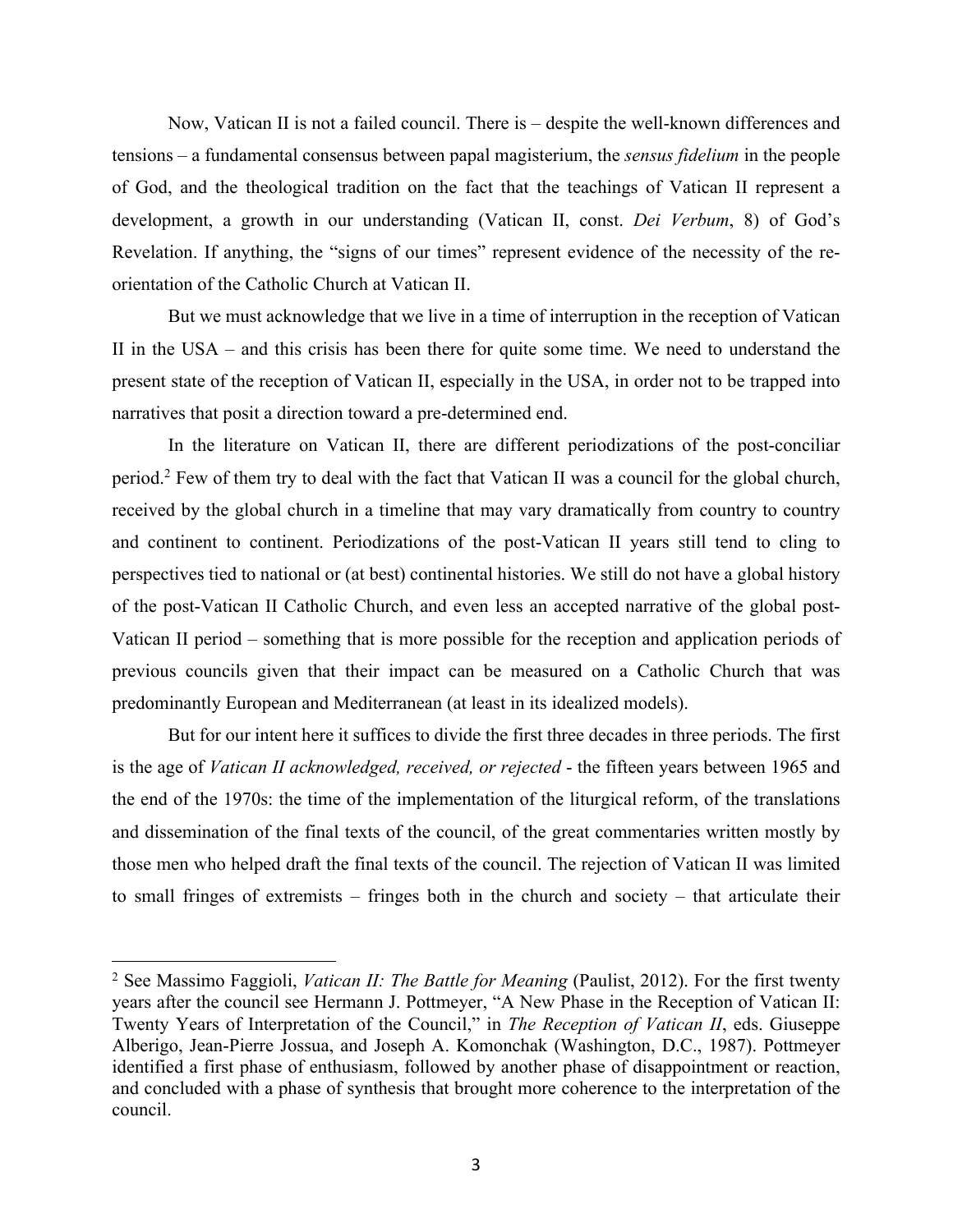opposition on the basis of nostalgia for pre-secularization Christendom and allegations of violation by Vatican II of the continuity of tradition. It was not yet based on socio-political arguments, that is, the alleged evidence of the failure of Vatican II to reframe the relations between the church and the world.

A second period is the one of Vatican II *remembered, reconsidered, and expanded* - the 1980s. It is the time of John Paul II's effort to stabilize the reception of Vatican II by keeping "letter and spirit" together (the Extraordinary Synod of 1985) and to "institutionalize" Vatican II (the Code of Canon Law of 1983, the 1992 Catechism project launched after the 1985 Synod). At the same time John Paul II pushed the teaching of the Church beyond the boundaries of the letter of Vatican II, especially on ecumenism and inter-religious dialogue (with Judaism and Islam in particular).

The third period is the one of *Vatican II historicized and lamented* – the 1990s and the early 2000s: the period of the effort to write the master narrative on the history of Vatican II while at the same attempting to narrow down the import of the openings of the council by the institutional church in a rebuke to the appeals to the "spirit". But there was still among Catholics of the two aisles a fidelity (although sometimes nominalistic) to the letter of Vatican II and to the legitimacy of the conciliar tradition that extends to and includes Vatican II.

It is in this third period, thirty years from the celebration of the council, that the crisis of the reception of Vatican II in the USA begins, and this activates the diversion of large pockets of US Catholicism from an *ecclesial* reception of Vatican II.

On the one side, there is the beginning, in academic theology, of symptoms of detachment from the institutional church but also from a connection with the lived experience of the people of God, in ways that are more drastic than anywhere else in global Catholicism. It is the rise of a postecclesial horizon also thanks to a false polarity between institution and society as argued by Italian philosopher Roberto Esposito.<sup>3</sup> It was not just a healthy relativization of the institutional Church in favor of the transcendent. It was also the failure to recognize that *also* the institutional element in Catholicism allows different kinds of theological-spiritual cultures and different subjects to build the catholicity of the Church.

<sup>&</sup>lt;sup>3</sup> About this, see the books by Italian political philosopher Roberto Esposito, the most recent *Instituting Thought: Three Paradigms of Political Ontology*, transl. Mark Epstein (Polity, 2021).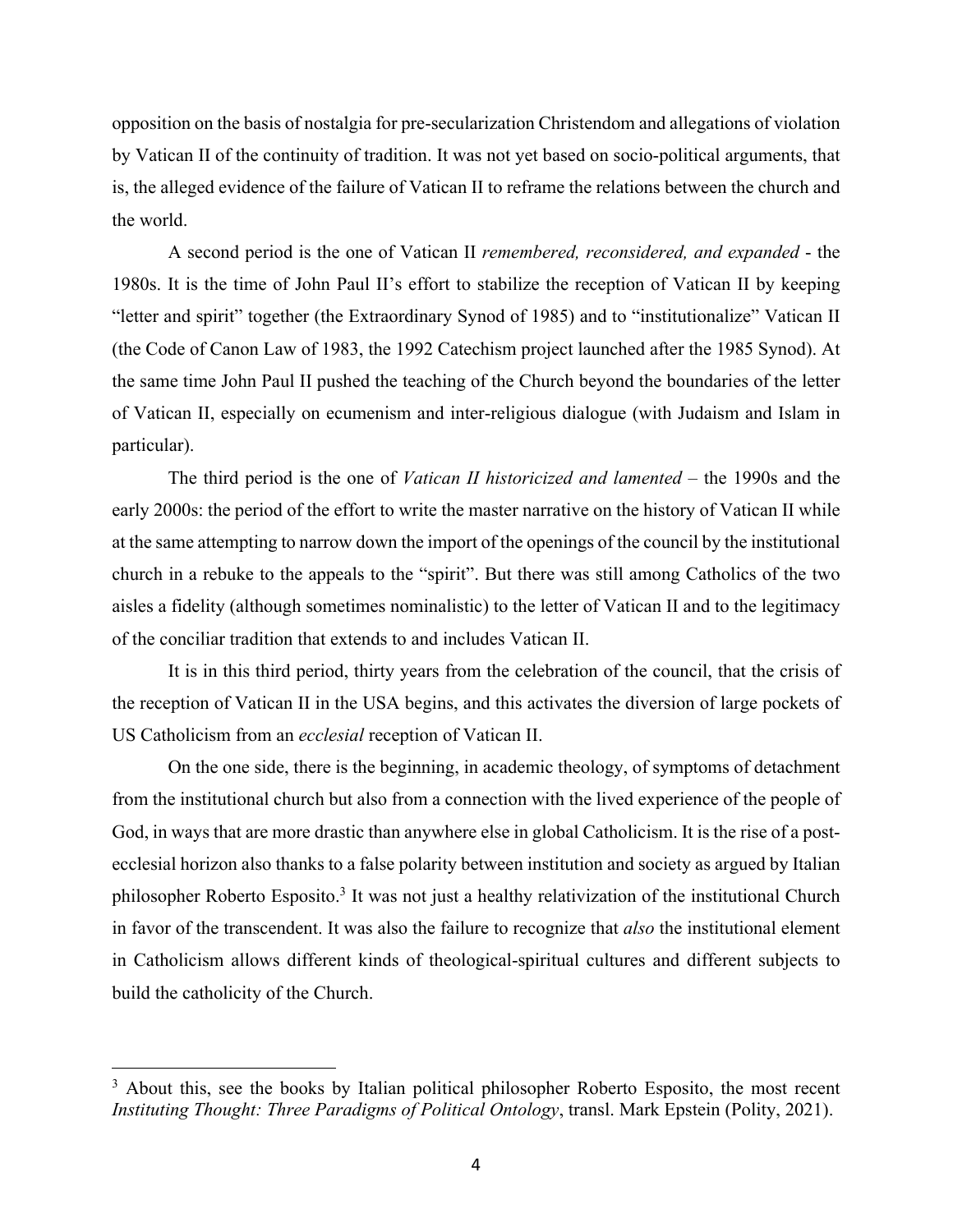On the other side, there is the neo-conservative ideologization of Catholicism, which still showed in the 1990s a certain amount of respect (at least nominally) for Vatican II.<sup>4</sup> It's the long wave and the American Catholic version of the "comeback of God" in politics which Gilles Kepel wrote about three decades ago.<sup>5</sup> But in the USA there is also the dangerous turn on its head of a clerical culture of identification of catholicity with one particular model of papal leadership. On the conservative and traditionalist side of the spectrum, in the early 2000s the papacy is still providing important legitimacy to Vatican II.

But Benedict XVI's interpretation of Vatican II was different from John Paul II's. From Benedict's famous - *and often misquoted* - speech to the Roman Curia of December 22, 2005 onwards, the polarity of "continuity and reform *versus* discontinuity and rupture" became something like a mantra. The argument of "continuity with the tradition of the council," presented at the beginning as an argument against the Lefebvrite thesis of Vatican II as a "rupture" with the Catholic tradition, soon turned against any idea of "reform" – which was in fact an integral part of that pivotal December 2005 speech by Benedict XVI. 6

This protection given by the papacy to the legitimacy of Vatican II, lasts only until the end of Benedict's pontificate and dangerously made it easier to trade one kind of ecclesial source of identity for another in favor of a new papalism. This happens at the expense of a healthy sense of the Catholic tradition – which was ironic or tragic for a theologian, like Joseph Ratzinger, who was among the main authors and interpreters of key documents of the council such as *Lumen Gentium* and *Dei Verbum*.

One of the effects of the identification in the USA between Benedict XVI's pontificate and Catholic resistance to theological progressivism was the creation of the premises for the transition from Vatican II conservatism to a neo-traditionalist rejection of Vatican II among the Catholic intellectual and clerical elites in the USA. It was a key turn: a rejection not anymore just of the vague appeals to the "spirit", but also a rejection of the letter, of the documents of Vatican II and

<sup>4</sup> See Massimo Borghesi, *Catholic Discordance: Neoconservatism vs. the Field Hospital Church of Pope Francis*, transl. Barry Hudock (Liturgical Press, 2021).

<sup>5</sup> See Gilles Kepel, *La revanche de Dieu* (Paris, 1991).

<sup>6</sup> See Joseph A. Komonchak, "Novelty in Continuity: Pope Benedict's interpretation of Vatican II," in *America*, February 2, 2009, https://www.americamagazine.org/issue/684/article/noveltycontinuity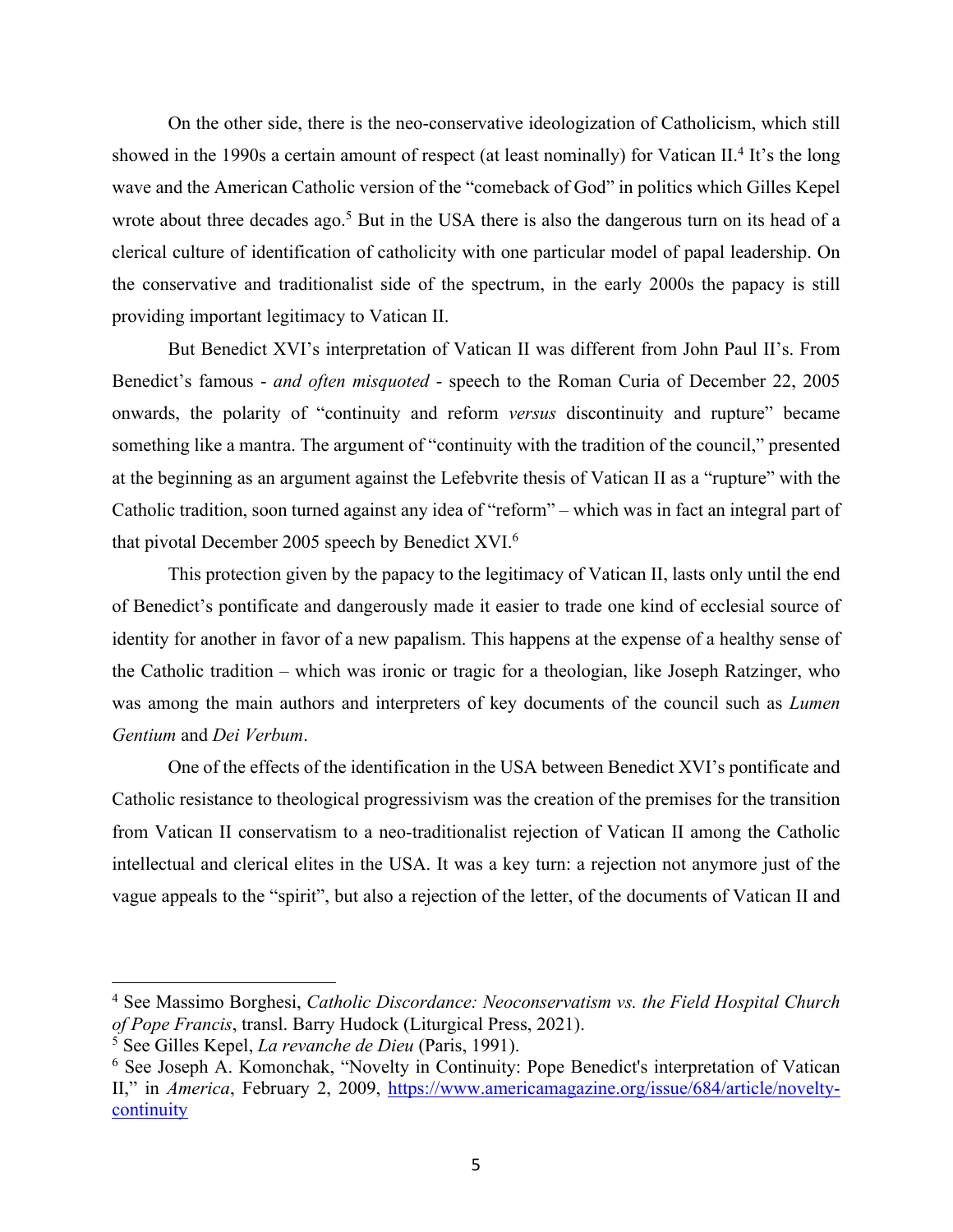their theology. The explosive effects of this expansion of the anti-conciliar Catholic front became clear beginning in March 2013.

### *3. A New Phase with Francis*

The interruption in the reception of Vatican II has become a crisis of ecclesial communion during the pontificate of Francis. But this started even before the beginning of his pontificate: the neoconservative and neo-traditionalist voices within the U.S. episcopate felt orphaned suddenly on February 11, 2013, when Benedict XVI announced his resignation. There were orphans of Benedict's pontificate in the Roman Curia, among bishops, theologians, and politicians. But this sense of loss was particularly acute in the USA because of the (largely mistaken) feeling that Joseph Ratzinger – Benedict XVI had turned the table on Vatican II: the expectation that he had settled forever the disputation on the interpretation of the council – as prefect of the CDF first and then as pope.

But the globalization and de-occidentalization of Catholicism - one of the strongest intuitions of Vatican II - had an effect on the conclave of 2013. Not just a pope "almost from the end of the world", as Francis said in his first address to the people gathered in St. Peter that night of March 2013. Francis's pontificate has coincided with, and in part contributed to, the transformation of the transatlantic ecclesial bond between the papacy and American Catholicism.

This is based on the fact that the election of Pope Francis on March 13, 2013 has indubitably changed the landscape of the Church and especially of the debate on Vatican II. From the very first weeks and months of his pontificate, Pope Francis showed a full and unequivocal reception of Vatican II, also thanks to the theological and ecclesial debate on Vatican II, which in these last 50 years never ceased to be part of the real life of the universal Church.

Pope Francis inaugurated a new phase in the reception of Vatican II, and not only for the sudden and complete disappearance of the defense of traditionalist, anti-Vatican II issues from the agenda of pope Francis and his Roman Curia (in the CDF especially). The pontificates of the last century have all been defined (in different measures) by the historical-theological debate in relation to the council: Pius XII, the pope most cited in the documents of Vatican II, and his failure to reconvene Vatican I; John XXIII, convener of the Council; Paul VI, who was explicitly elected to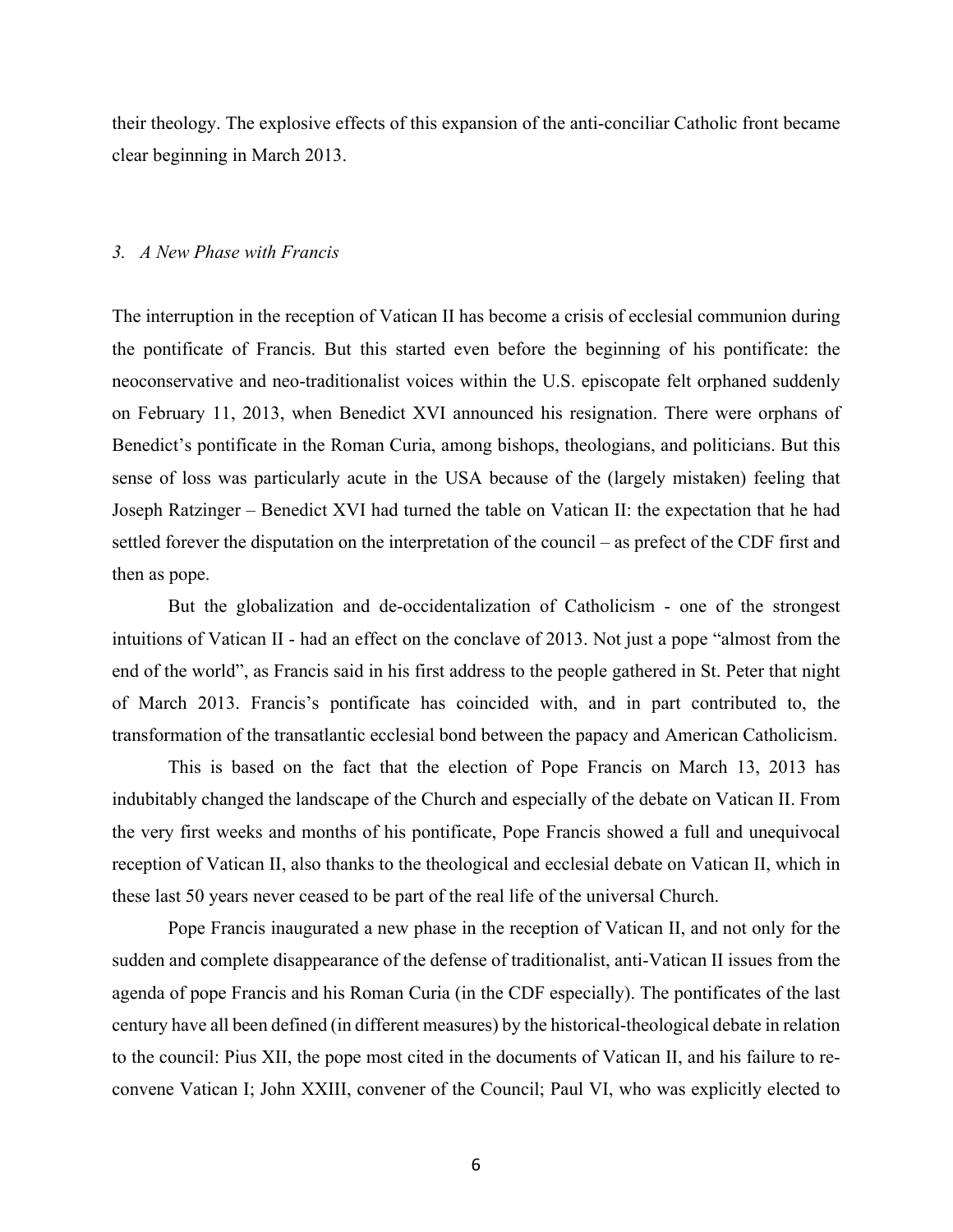continue the council, and that led him to its conclusion at the cost of significant compromises with some of the dreams of reform that emerged from the council; John Paul I, "second row" council father; John Paul II, the last pope who was a member of Vatican II, a key-figure of Vatican II and at the same time "stabilizer" of the council; Benedict XVI, one of the most important periti of Vatican II and as pope and cardinal the most important theological "enforcer" of the council and its interpretations.

Pope Francis stopped this line of popes biographically involved in Vatican II for biographical reasons (he was ordained priest in 1969), but also for the specific heritage of the Church in Latin America. The Argentine Jesuit Bergoglio perceives Vatican II as a matter that should not be re-interpreted or restricted, but implemented and expanded (on some issues more than others). <sup>7</sup> His reluctance to theorize on different kinds of hermeneutics of Vatican II should not be seen as indifference or ignorance of the centrality of the hermeneutical question.

Faithful to the intuitions of Vatican II (which are expressed in only a partial manner in the final documents of the council), Francis speaks of the theological value of spiritual poverty as a condition of accepting the Gospel of Jesus Christ, and proposes a radical and continuous need for the Church and Christians to be next to the poor, in the sense of existential and economic poverty. This emphasis on social justice is part of Francis' ecclesiology, an "ecclesiology of the people of God" that has clear implications also on the level of a more conciliar style and structure of Church government. Francis talks about a greater collegiality with the bishops and synodality at various levels in the Church.<sup>8</sup> Francis' documents and gestures of dialogue with Islam parallel only with John Paul II's documents and gestures of dialogue with the Jews.

But the problem of the authority of Vatican II as part of the Tradition has not been solved and it has become more serious in the situation pope Francis inherited. Especially around *Traditionis Custodes* and the liturgical issue in light of the ecclesiology of the liturgical reform, there have been some mixed and confusing signals from the Holy See in recent months. However, it is still true that in Francis there is a particular way of talking about Vatican II without explicitly mentioning it or quoting its documents. This is also an expression of the refusal to identify Vatican

<sup>7</sup> See Massimo Faggioli, *Pope Francis: Tradition in Transition* (Paulist, 2015).

<sup>8</sup> On synodality especially, see *For a Missionary Reform of the Church: The Civiltà Cattolica Seminar*, eds. Antonio Spadaro and Carlos Maria Galli, foreword by Massimo Faggioli (Paulist, 2017).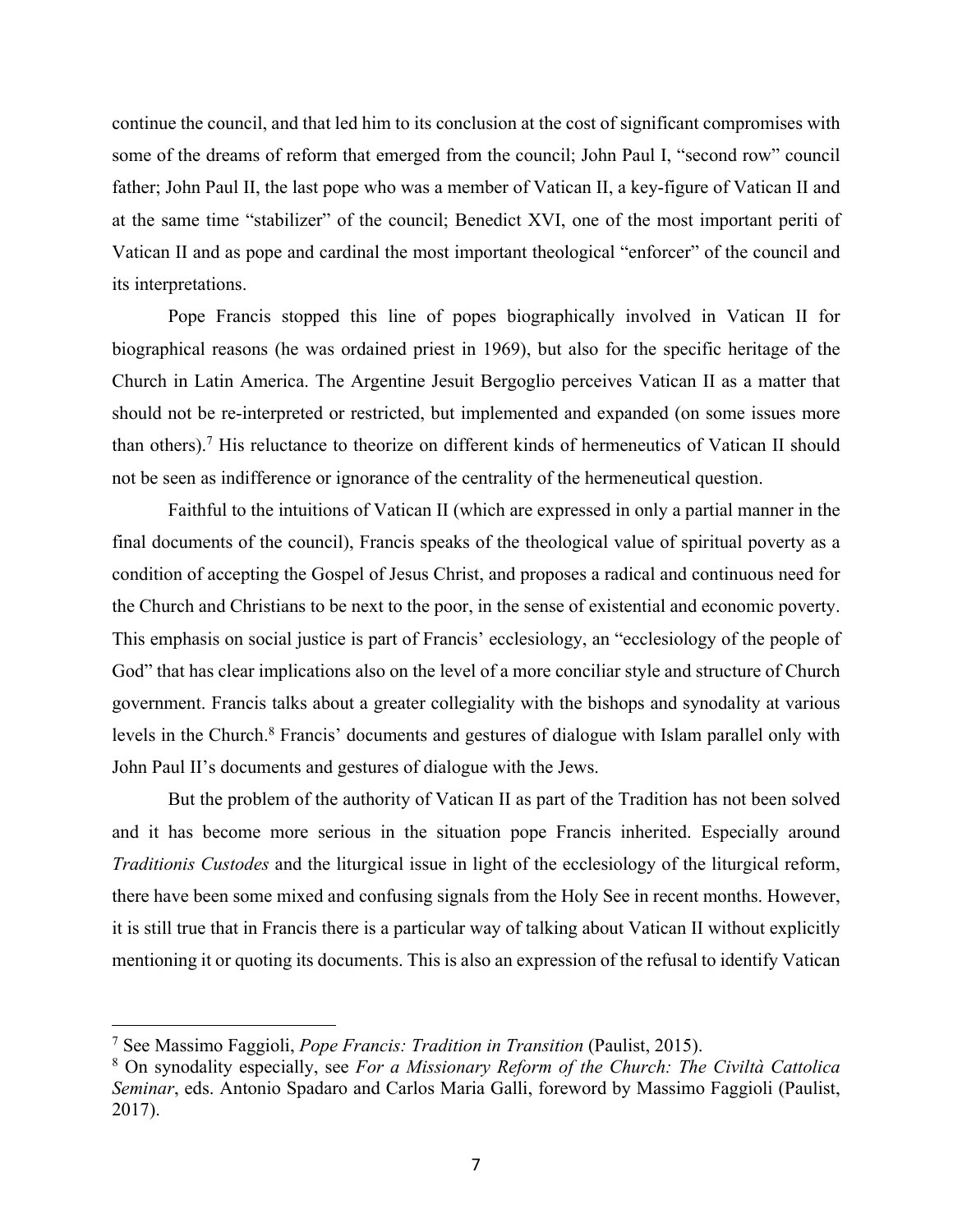II with the letter of its documents in a legalistic way. Francis talks about Vatican II without falling into veterans' sentimentality. He does this through the Catholic tradition of which Vatican II has become part: through quotations of St. Paul VI, by letting documents of bishops' conferences speak in his encyclicals and exhortations, and by recovering the fundamental intuitions of Vatican II as an integral part of the mission of the Church.

Francis' philosophy of the polarity in tension<sup>9</sup> is still trying to solve the polarization between opposite extremisms on Vatican II: between those who see Vatican II as too modern to be Catholic and those who see it as too Catholic to be modern; between the status quo narrative and a post-ecclesial narrative; between the spirit and the letter; between *ressourcement* and *aggiornamento*; between defense of a Tridentine institutional system and naïve dreams of a *tabula rasa*.

One of most important contributions of Francis to the reception of Vatican II has probably been in terms of "exorcizing" the opposition – in the sense of revealing the non-ecclesial or antiecclesial spirits that drive the rejection of Vatican II. We have seen this lately on the issue of the liturgical reform, which is historically the way in which the opposition to the teachings of Vatican II tried to find an impossible legitimacy with an argument from tradition which is actually a rejection of the way in which Catholic tradition works.

## *4. The Current Ecclesial Disruption and Vatican II*

What we have seen during the last nine years in the Church in the USA, in terms of opposition to pope Francis, defies imagination and has also distorted our expectations about the Church in dangerous ways. We have witnessed unprecedented, rebellious challenges – sometimes coming from members of the clergy - to the legitimacy of the bishop of Rome that are clearly incompatible with the *sensus Ecclesiae*. It's a phenomenon not limited to social media. It's something fundamentally different from the "dissent" against some aspects of papal teaching that we have seen under Paul VI, John Paul II, and Benedict XVI. And it's something that must be denounced for what it really is, without tactical silences and without complacency.

<sup>9</sup> See Massimo Borghesi, *The Mind of Pope Francis: Jorge Mario Bergoglio's Intellectual Journey*, transl. Barry Hudock (Liturgical Press, 2018).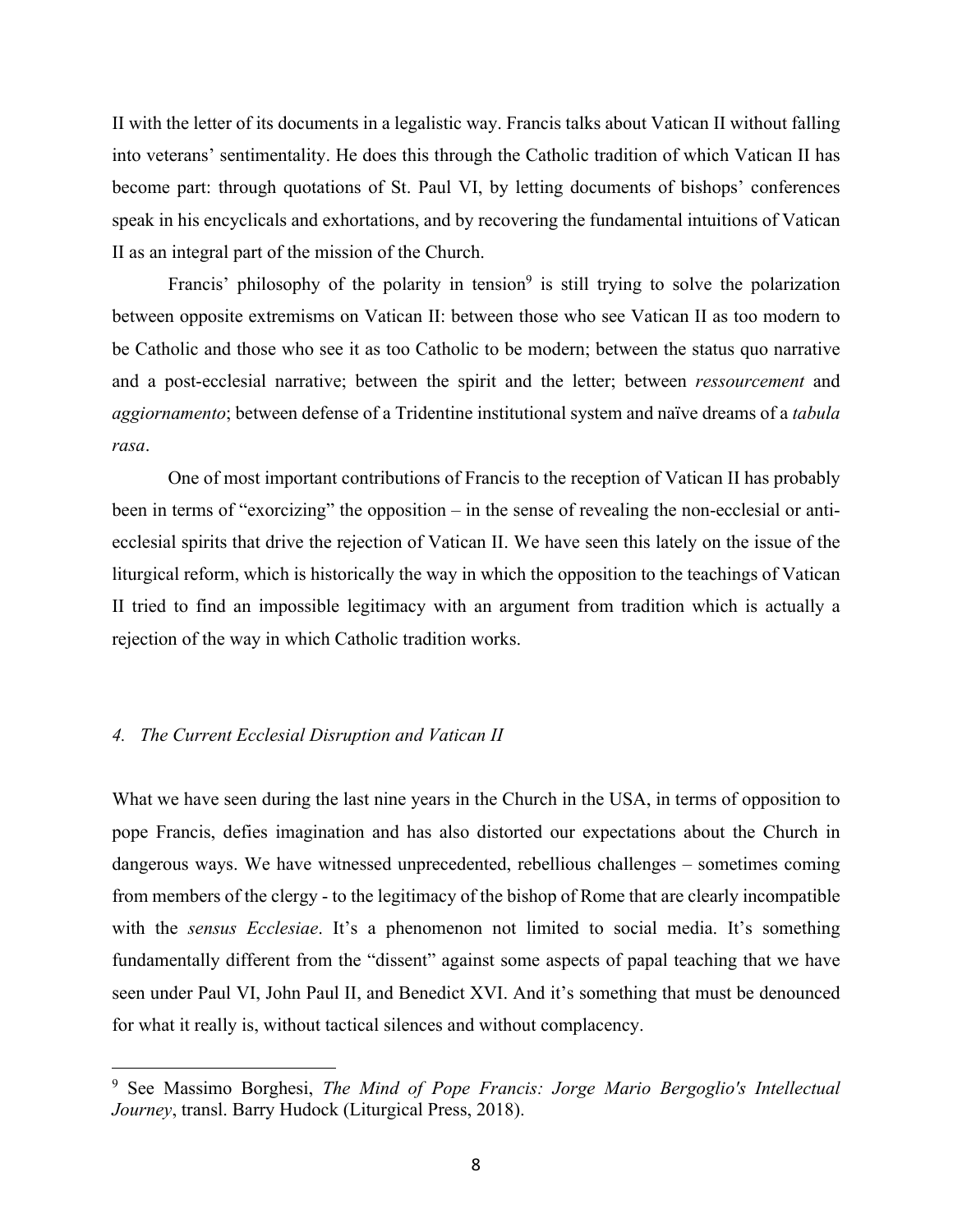This does not mean that we can ignore the context in which this ecclesial disruption occurs. First, there has been a change in the perception of Vatican II compared to the early post-conciliar period. It used to count as among the most important in Church history. Some saw it as a deliverance, others as a catastrophe, but they agreed that it had changed the Church. For over fifty years, this verdict stood more or less unchallenged. No longer. Postmodern critics deconstructed the grand historical 'metanarratives' in which the revolutions could have a central place. The rise of a global, post-colonial or de-colonial sensibility has called into question Vatican II's seemingly most significant achievements.

Christianity and the Catholic Church in this country is an integral part – and on both sides of the aisle – of what has been called by Indian essayist Pankaj Mishra "the age of anger" – a world in which those who were unable to enjoy its promises of freedom, stability, and prosperity were increasingly susceptible to demagogues. Mishra (in general, not a big fan of Catholicism) called pope Francis "the most convincing and influential public intellectual today […] In a piquant irony, he is the moral voice of the Church that was the main adversary of Enlightenment intellectuals as they built the philosophical scaffolding of a universal commercial society."10

The context for the ecclesial disruption has been different in different areas, but in the USA the situation is very particular: while it is not clear the narrative of the Catholic left about Vatican II, on the right side of the spectrum the view of Vatican II as a catastrophe has resisted the postmodernist deconstruction, for different reasons. In just twenty years, this is a Church whose members have seen the pendulum swing from the Great Jubilee of 2000 to the revelation of sexual abuse involving some of the most powerful members of the hierarchy – US Catholicism being the ground zero for the global abuse crisis in the Church. Theological and political polarization have fueled one another - a theologization of political identities and a politicization of ecclesial discourse.

Another key factor is the shift in perceptions of ecumenism and interreligious dialogue between the time of the council and now, in this post-9/11, new Cold War, twenty-first-century world. We have moved from a narrative of encounter to a narrative of clash and conflict. Compared to the 1960s and '70s, Catholicism has to engage with more assertive (both religiously and politically) faiths around the world, as well as with a more assertive secularism. This has coincided

<sup>10</sup> Pankaj Mishra, *Age of Anger. A History of the Present from Rousseau to Isis* (Farrar, Straus & Giroux, 2017).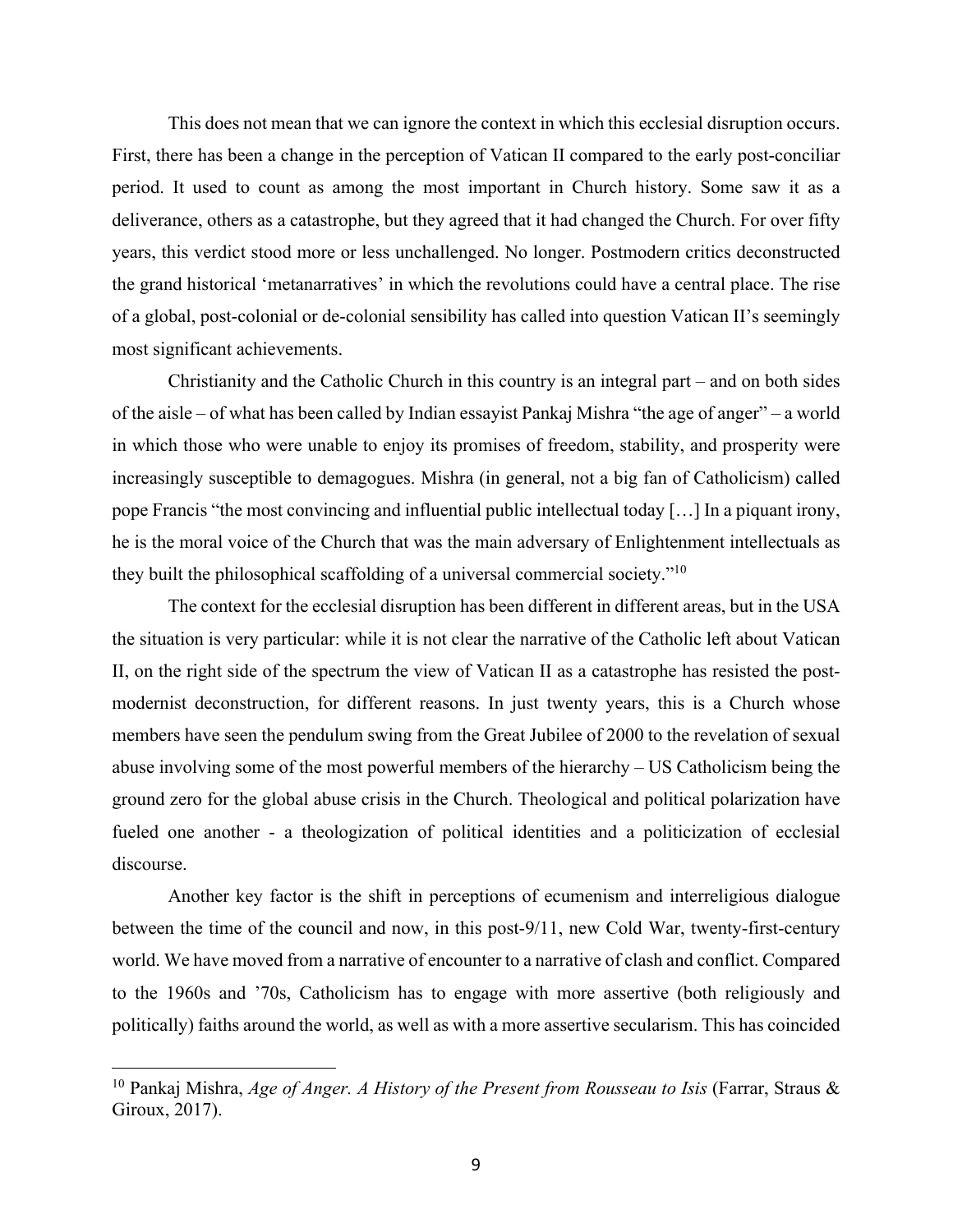with a rise of converts who bring a different set of expectations to their understanding of Church tradition, which gives greater emphasis to the fathers of the Church, the Catechism, and papal teaching than to the conciliar tradition, including Vatican II. And this in turn introduces new interpretations of historical periods. Overall, it is undeniable the enormous gap in terms of expectations between the generation of Catholics that grew up with Vatican II and the young generations in our parishes, classrooms, and workplace. The situation of the Church and the world of today echo less the "joys and hopes" and more *luctus et angor*, "the griefs and the anxieties" (the words immediately following the incipit of *Gaudium et Spes*).

But there are also systematic-theological weaknesses in the reception and transmission of the conciliar teaching that have made Catholicism subject to infiltration or even an engine of anger and disenchantment:

- the liturgical debate as part of post-modern identity politics and of the "culture wars";
- ecclesiology reduced to mimic social imagination (from Bellarmine's *societas perfecta* to secular models of "perfect society"), and an ecclesial imagination largely surprised if not puzzled by Francis' call to synodality – the synodal "walking together" having to fight against a "walking out" mentality according to the new "extra Ecclesiam, sola salus" (the only salvation is in leaving the Church);
- a loss of the theology of *Dei Verbum* on the approach to God's revelation as sacramental, open to growth in understanding, fundamentally different from both intellectualism and doctrinalism;
- the reduction of religion to notions and to ethics, in an environment dominated by the sometimes utopian nature of *prophetic indictment* for the voice of religion in our public  $discourse:$ <sup>11</sup>
- the embrace of economic and social libertarianism (as we have seen during the COVID-19 pandemic in these last two years) contributing to the crisis of our democracy – a result of the *damnatio memoriae* of *Gaudium et Spes* (which is one of, if not the most important documents of Vatican II for pope Francis);
- a reduction of the conciliar doctrine of religious liberty to a *libertas Ecclesiae* echoing medieval Christendom;

<sup>11</sup> Cathleen Kaveny, *Prophecy Without Contempt: Religious Discourse in the Public Square* (Cambridge MA: Harvard University Press, 2018), pp. 245-246.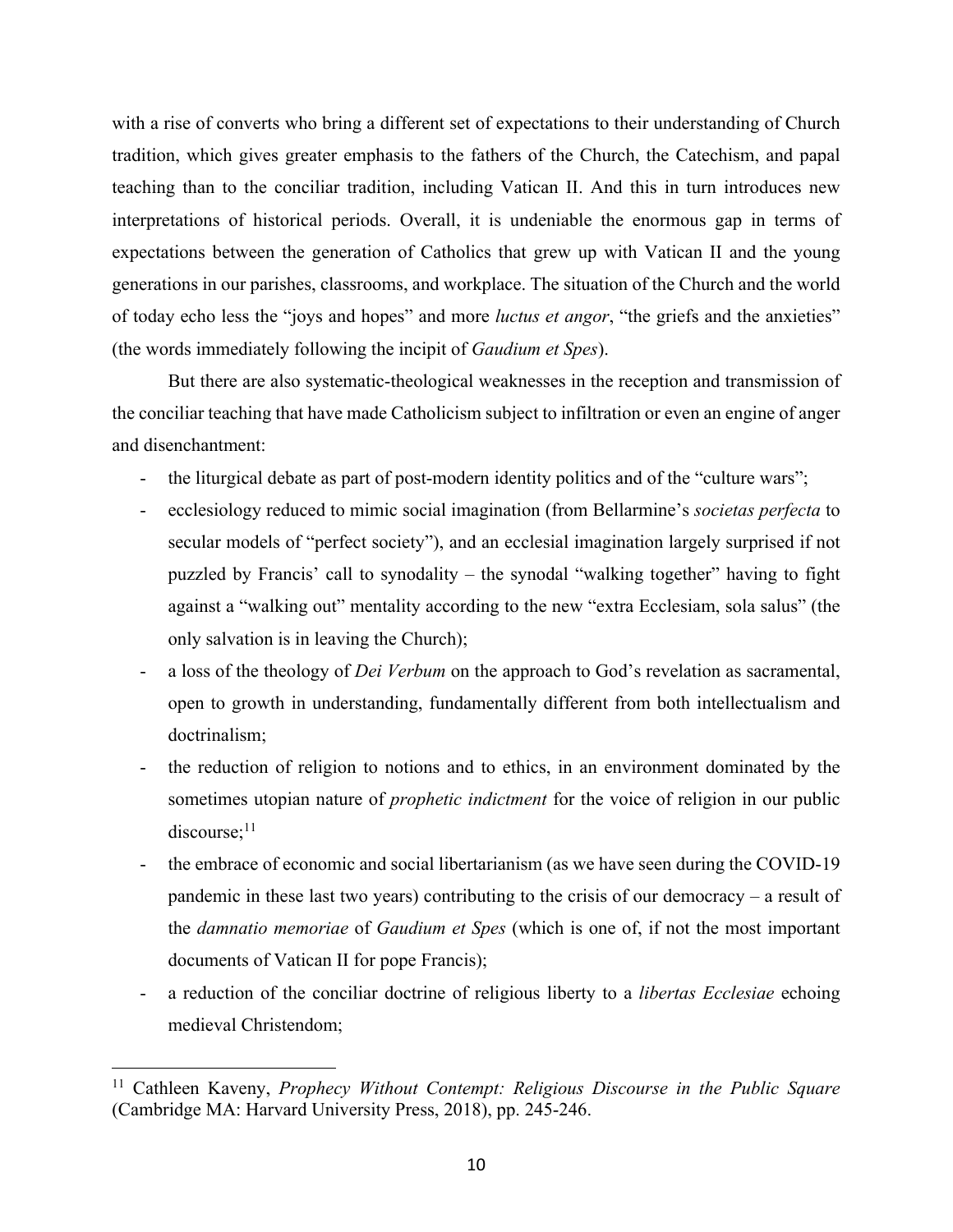- a politically partisan kind of ecumenism that has made urgent the need for intra-Catholic ecumenism;
- the globalization of the American "culture wars" that has given us the grim dividend of a visible lack of unity on critical domestic (the January 6, 2021 assault on Capitol Hill) and international emergencies (the war in Ukraine): a lack of unity not just on policies, but on the very moral and spiritual nature of the clash between democracy and authoritarianism.

The list of forgotten conciliar teachings could go on. But the most disturbing phenomenon is the transition from a crisis of ecclesial authority to a crisis of the authority of Vatican II and therefore a collapse of a healthy sense of the tradition: a dynamic and organic idea of the tradition; the letter of the Tradition not as a paradigm of understanding, but as an expression of the act of understanding; a shift from cognitive and propositional to a personalist and dialogical understanding of revelation<sup>12</sup>.

The public debate in the Church among theologians and bishops seemed to have been replaced by a creeping schism created by the ones who see in the interpretation of Vatican II a point of rupture now more symbolic than textual: from this point of view, we were now well beyond the dialectic "letter vs. spirit" or "event vs. documents". No longer just the spirit or the event, but also the same letter and the documents of Vatican II are now under the influence of revisionism and revanchism – which has nothing to do with the idea that the texts of Vatican II are not the final word: they too are subject to growth in understanding.

The most typical and tragic aspect of the crisis of reception of Vatican II -- for a country rich in resources like the USA -- is an "interruption" in the scholarly tradition of studying the council. Studying the council requires fluency in Latin and other languages, and an intellectual ecosystem in which theology is grounded in conversation with Church history and the history of theology, not just social sciences. For example, there is still no consensus on the English translation, the last one of which is now more than twenty-five years old.<sup>13</sup> (This is far from a

<sup>12</sup> See the best commentary on *Dei Verbum* (still today): Joseph Ratzinger, "Dogmatic Constitution on Divine Revelation," in *Commentary on the Documents of Vatican II*, ed. Herbert Vorgrimler, vol. III (New York: Herder and Herder, 1969) pp. 155-198.

<sup>&</sup>lt;sup>13</sup> Austin Flannery, 1996; this was preceded by the one edited by Norman Tanner, SJ, in 1990, and that by Walter Abbott, SJ, in 1966. The English translation available on the Vatican website is free but not faultless.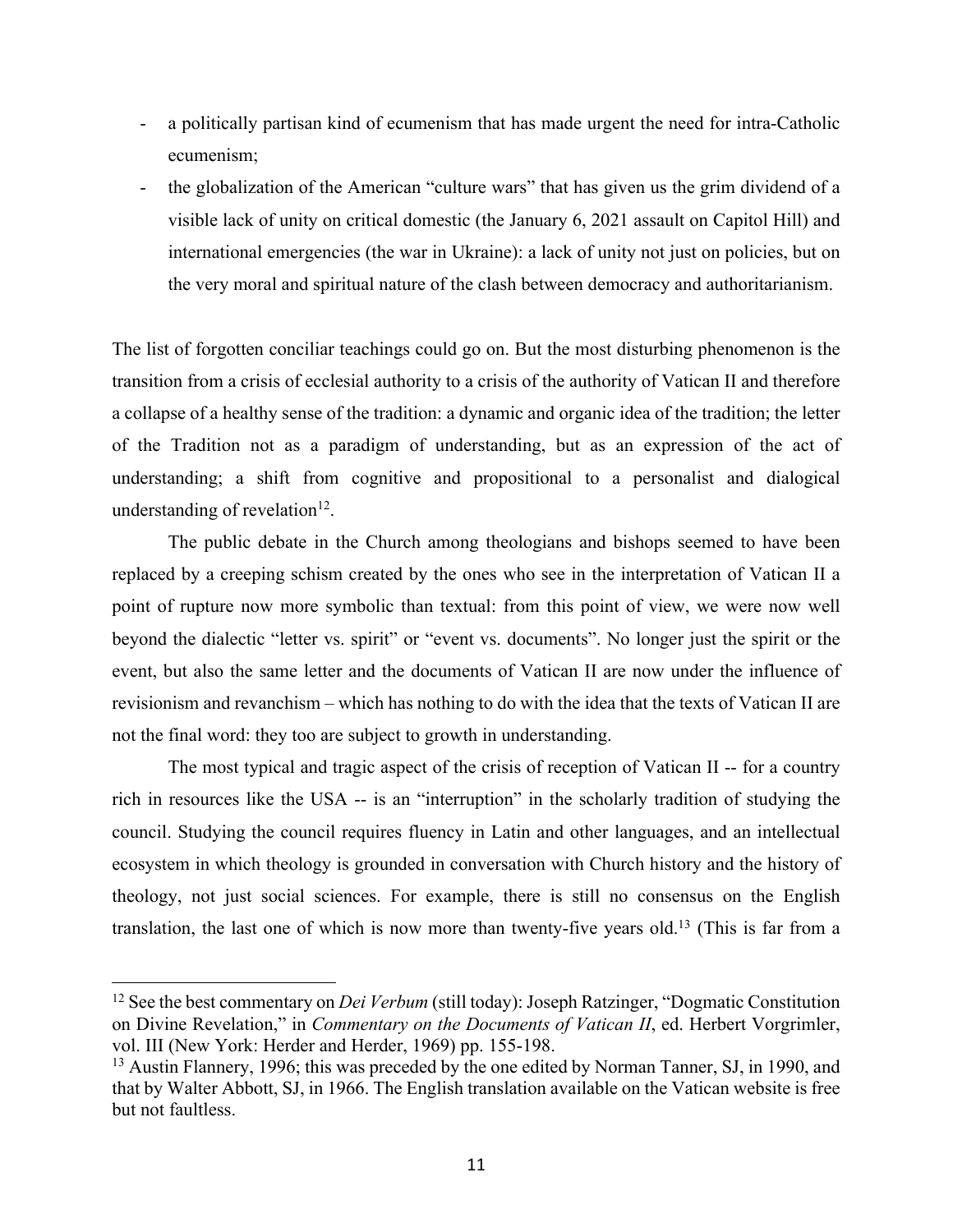purely theoretical problem: in a recent article, Australian Jesuit Gerald O'Collins pointed out the fact that the English translations of the documents of Vatican II basically *canceled* the explicit references to *lectio divina*, mistranslated with "spiritual reading" which does not involve meditation and is engaged with non-scriptural texts).<sup>14</sup> There are important studies on the USA and Vatican II15, but the last American history of Vatican II is John O'Malley's *What Happened at Vatican II*, published in 2008 during the pontificate of Benedict XVI.

A related factor is a breakdown of the coexistence and collaboration that used to characterize the "working relationship" between professional theologians, Catholic laity, and the institutional and hierarchical Church. For the Church in Latin America and in Europe, for example, one can clearly see that in the post-Vatican II period there have been three distinct phases: 1) the honeymoon between bishops and theologians at Vatican II; 2) a time of divorce or separation beginning in the late 1970s and 1980s until the early 2000s; 3) in the last decade, glimpses of reconciliation also thanks to the pontificate of Francis.

This reconciliation is not happening in the USA. This a result of the dangerous intra-Catholic tensions—ecclesial and political—that have developed in this country over the years since the publication of multivolume commentaries on the documents of Vatican II.16 Other countries have not experienced this to the same degree; in the past two decades, large networks of theologians in Italy, Germany, Spain, and Latin America have produced (or at least translated in their languages) important series of Vatican II commentary. The lack of historical-theological work on Vatican II in the United States has consequences for Americans who wish to study the council but also for all US Catholics. There seems to be more space now in the Catholic theological academy for pre–Vatican II and anti–Vatican II theology on one side, and a post–Vatican II theology with fewer discernible ecclesial commitments on the other side. Vatican II itself is caught in something of an intellectual and ecclesial no-man's land.

<sup>14</sup> See Gerald O'Collins, "Retrieving Lectio Divina at Vatican II and After", in *The Way* [journal of UK Jesuits], 60/4 (October 2021), 87-100, esp. 93-94.

<sup>15</sup> See Joseph P. Chinnici, *American Catholicism Transformed: From the Cold War through the Council* (Oxford UP, 2021).

<sup>&</sup>lt;sup>16</sup> The five-volume commentary of 1967, edited by Herbert Vorgrimler (original German); in 1987, edited by René Latourelle and published by Paulist; and in the early 2000s, the "Rediscovering Vatican II" series from Paulist.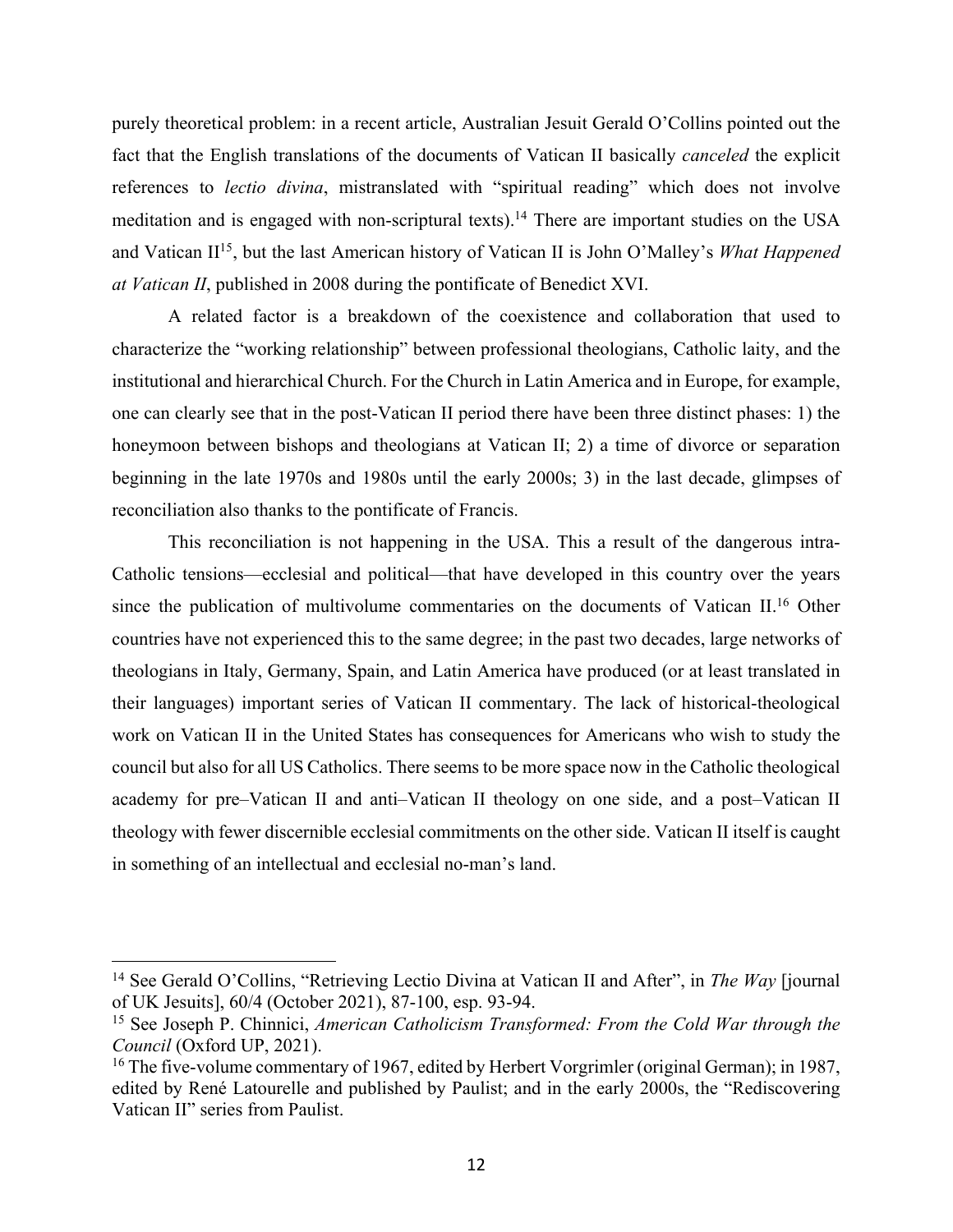### *5. Vatican II and Synodality: Walking Together vs. Walking Out*

This is a moment of ecclesial crisis in the context of a cultural, political, and social crisis. But in these last sixty years, the Catholic Church in the USA has been and is an important part of the process of reception of Vatican II just like and, in some cases, more than other churches around the world. Our Church in this country has at its disposal vast resources and a vitality that is not easy to find in other churches.

For a recovery of Vatican II and of pope Francis' pontificate and, in the long run, of a healthy sense of the Church, there are two possible ways to tackle the sorry state of reception of the council in our church – and this is a route that requires the leadership of the bishops to be followed by the clergy, theologians, lay leaders in this vast world that is American Catholicism. The first way is theological. It is necessary to recover Vatican II integrally:

- not just the four constitutions, but all the documents, some of them are usually and unjustifiably ranked inferior (especially *Nostra Aetate* on non-Christian religions and *Dignitatis Humanae* on religious liberty);
- all final documents of Vatican II are indispensable to let the entirety of Vatican II speak in an inter-textual way and dialogical with papal teaching;
- we must take seriously the historicity of the council, not just the letter of the documents, but also the spirit of the council, without ever separating or opposing the two, as the Extraordinary Synod of Bishops of 1985 said;
- we should acknowledge the issues on which Vatican II was silent or came too early and acknowledge that some aspects of conciliar theology are in need of completion in a way compatible with the *modus procedendi* of the Tradition – something that has happened already also thanks to papal teaching: on women, on racism, on colonialism. This can be done without accusing Vatican II of being cheap and recognizing the debt that we owe to the council fathers, the periti, and all those who contributed to what we call "Vatican II".
- All this does not and need not happen in events remembering Vatican II, fueling veterans' sentimentality on the one side and putting off the younger generations on the other side. Our theological language needs to be unapologetically conciliar, even and especially without the label "Vatican II".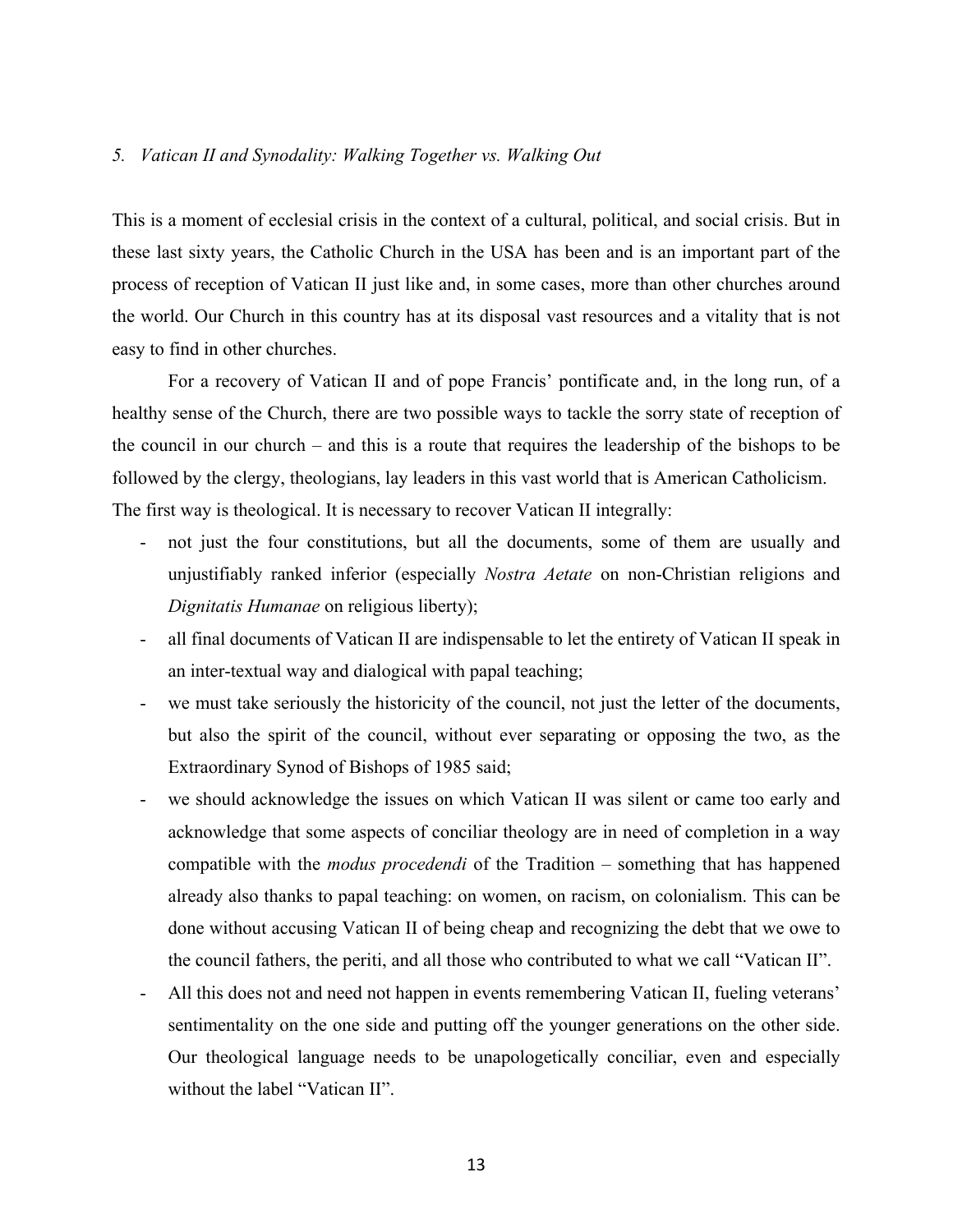Second: at the level of *ecclesial life,* it is urgent to:

- detach Vatican II from partisan narratives ecclesially partisan and politically partisan. Just like other groups in American Christianity, "Vatican II Catholics" must stop consulting themselves for guidance;
- there is no future for Vatican II and Catholicism in general without the inclusion of Latino and Black and Asian-American Catholics. Vatican II is still perceived in the USA (also in academia) as "the last big thing" (not the next) for white-European Catholicism;
- It is urgent to bridge the gap between bishops and theology. This is not just hurting the bishops and theology, but the entire church.
- Synodality is the great opportunity to revive an inclusive, healthy sense of the Church As John O'Malley wrote recently in *America* magazine: "although Pope Francis' call is altogether traditional, it is radically new in the breadth it envisages. This should not scandalize us but energize us. We are entering upon a great project, and our responsibility for its success is as great as the project itself".<sup>17</sup>

In conclusionm as pope Francis wrote in the preface of a recent book co-authored by cardinal Michael Czerny and Christian Barone, "it is necessary to make more explicit the key concepts of Vatican Council II, the foundations of its arguments, its theological and pastoral horizon, the arguments and the method it used".<sup>18</sup> Francis' pontificate is embattled, at the theological level, largely and mostly because of his recovery of the Council. But this battle for the meaning of Vatican II will be with us for a long time. At stake is not just the communion with the bishop of Rome, but also the viability of the Catholic magisterial and intellectual tradition.

# **For further readings**

<sup>17</sup> John O'Malley, "The History of Synodality: It's Older than You Think," in *America*, February 17, 2022 https://www.americamagazine.org/faith/2022/02/17/synodality-history-john-omalley-242081.

<sup>18</sup> See Christian Barone and Michael Czerny, *Siblings All, Sign of the Times: The Social Teaching of Pope Francis* (Orbis, 2022).